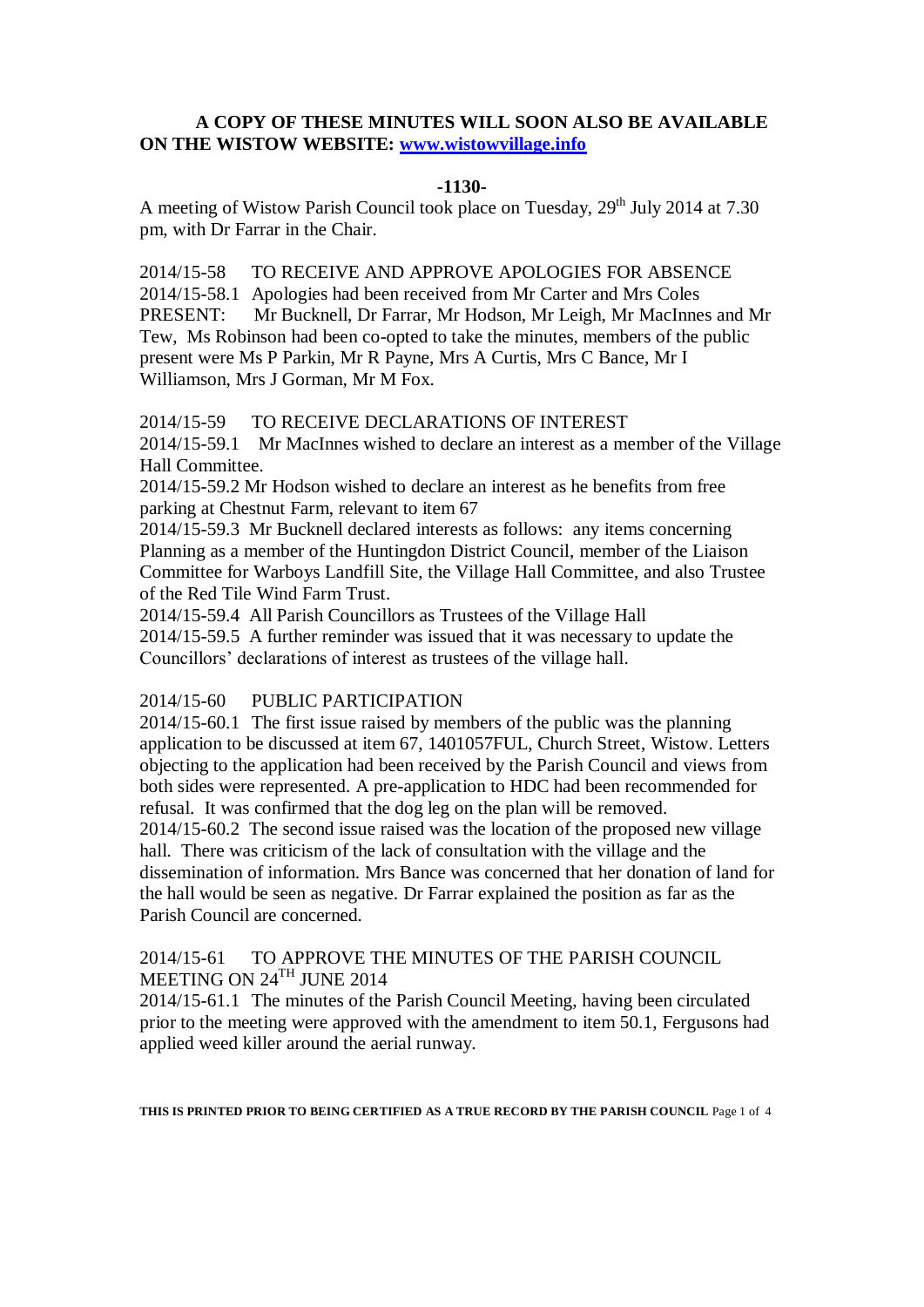### -1131-

# 2014/15-62 MATTERS FOR INFORMATION ONLY

Items 1 to 9 listed on the agenda were noted with the following comments 2014/15-62.6 Mr Bucknell reported that AmeyCespa had stopped composting in light of the recent problem.

### 2014/15-63 POLICING MATTERS

2014/15-63.1 Mr MacInnes reported that speeding has reduced in the village. Two sessions of Speedwatch were carried out in July in Bridge Street. He reported that the hedge on the approach to the bridge from the Toll was overgrown and Mr Hodson agreed to approach Mr Blackhurst regarding cutting.

2014/15-63.2 A slight increase in crime figures for the district was shown, no change in Wistow and also an increase in anti social behaviour is reported in Warboys  $2014/15-63.3$  The surgery on  $12<sup>th</sup>$  July had been poorly attended but further surgeries would be held and ways to improve advertising would be looked at.

# 2014/15-64 REPORTS FROM COUNTY AND DISTRICT COUNCILLORS

2014/15-64.1 Mr Tew reported that regritting of the B1040 (Wistow Toll road) is planned to disperse any lying water in an effort to reduce accidents on the top road. 2014/15-64.2 Mr Bucknell reported that District are looking at sharing resources with South Cambs in order to make more savings, further recruitment had taken place.

#### 2014/15-65 FINANCE

a) to approve the financial statement and cashflow prediction for 2014/15 2014/15-65.1 This had been circulated to Councillors present prior to the meeting and was unanimously agreed.

b) to approve payment of outstanding amounts :

| Fergusons, grass cutting | £1908.00 |         |
|--------------------------|----------|---------|
| Mr MacInnes, expenses    |          | £ 15.50 |

Income of £68.10 from recycling, cheque for speedwatch signs shown as income as no invoice received.

2014/15-66 CORRESPONDENCE

2014/15-66.1 The invitation to the ACRE AGM would be declined 2014/15-66.2 No further action required as this is not a PC matter

# 2014/15-67 TO CONSIDER ANY PLANNING APPLICATIONS RECEIVED Mr Bucknell left the room

2014/15-67.1 1400946FUL Erection of dry store building and addition of kiln/boiler plant to existing facility. 3 Upwood Air Park Ramsey Road Bury - No comment 2014/15-67.2 1401057FUL Erection of detached dwelling and car port, land north of Thatched Cottage, Church Street, Wistow - Letters from Mr and MrsThorpe, Mr and Mrs Fox. The dog leg on the ground plan is to be removed and with that amendment the Parish Council would recommend approval.

Mrs Bance, Mrs Parkin and Mr Payne left the meeting

**THIS IS PRINTED PRIOR TO BEING CERTIFIED AS A TRUE RECORD BY THE PARISH COUNCIL** Page 2 of 4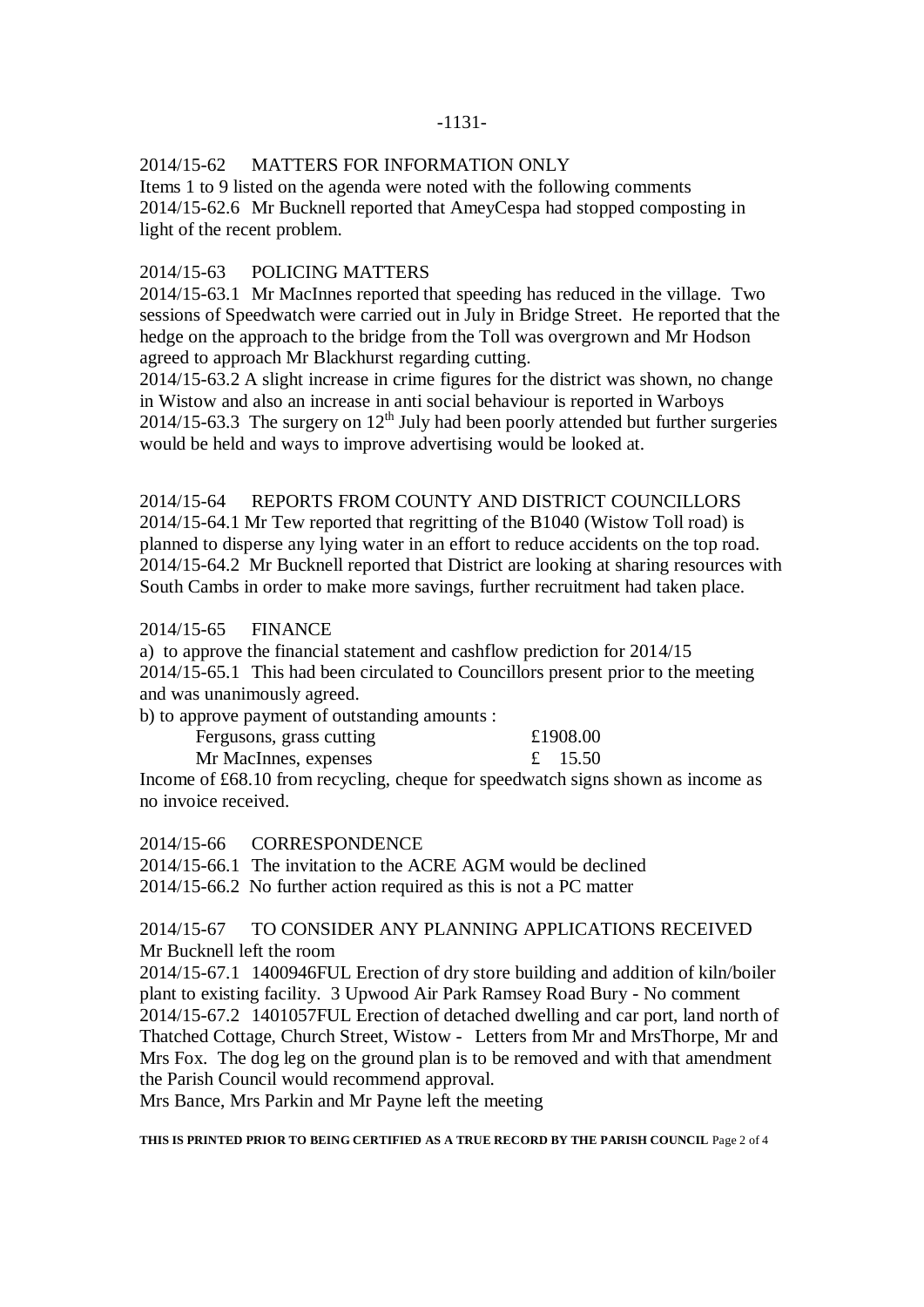### 2014/15-68 HIGHWAY WARDEN'S REPORT

2014/15-68.1 Still waiting for information from National Grid, revised quote from SWARCO was no better. Dr Farrar stated that the Parish Council had been disappointed to see their work on MVAS being claimed as an achievement by the Conservative party in their recent election campaign, Mrs Curtis offered an apology. 2014/15-68.2 Church Street sign was damaged, Mr Bucknell would report to District. 2014/15-68.3 Regarding the white lines at the junction of Parsonage Street and Church Street, Highways would be contacted.

### 2014/15-69 MAINTENANCE ISSUES

2014/15-69.1 Mr MacInnes reported that there had been positive feedback on the improvements made to the playground.

2014/15-69.2 There had been no liners in the bins when Mr Bucknell carried out his inspection. Mr Bucknell also complained about the finish following repainting of the gate. It was agreed that it would weather and soften in time. He would refer to his archives regarding the recommended treatment. The new play equipment was to be preserved, Mr Burton and Mr Elmore would be asked to quote.

Playground inspection rota – Mr Leigh July, Mr Hodson volunteered to do August.

2014/15-69.3 Playground inspection for October, £59.95 by PI approved.

### 2014/15-70 VILLAGE HALL

2014/15-70.1 This item was deferred to the August meeting.

2014/15-70.2 Receipt of a letter of objection to the proposed new village hall had been received and acknowledged by the Parish Council, Mr Bucknell had also received calls on the subject. One of the issues was the lack of information. Dr Farrar suggested that door knocking should be considered to give residents information on the village hall, the vacancy on the Parish Council, and anything else that is current. He would put together a flyer for the next meeting as a start. Mr Hodson would start work on a facebook page.

2014/15-71 STREETLIGHTS

2014/15-71.1 Nothing further

2014/15-71.2 Removal of PC1 at a cost of £580 plus VAT was approved.

# 2014/15-72 PARISH PLAN ACTION PLAN WORKING PARTIES FEEDBACK AND UPDATE

a) Litter – Mr MacInnes, nothing to report.

b) Countryside – Mr Hodson, - Mr Hodson reported that the general look of the village was poor, verge on Church Street, opposite Oaklands Avenue is not being cut, Fergusons to be contacted. Mr Hodson will chase uncut footpaths.

c) Village Hall, Mr MacInnes, Positive response had been received from fun weekend, although numbers were down. Confirmation of date for Cricket was required.

d) Parish Plan Review – Dr Farrar, Mr Bucknell, Mr Carter – deferred until next meeting.

**THIS IS PRINTED PRIOR TO BEING CERTIFIED AS A TRUE RECORD BY THE PARISH COUNCIL** Page 3 of 4